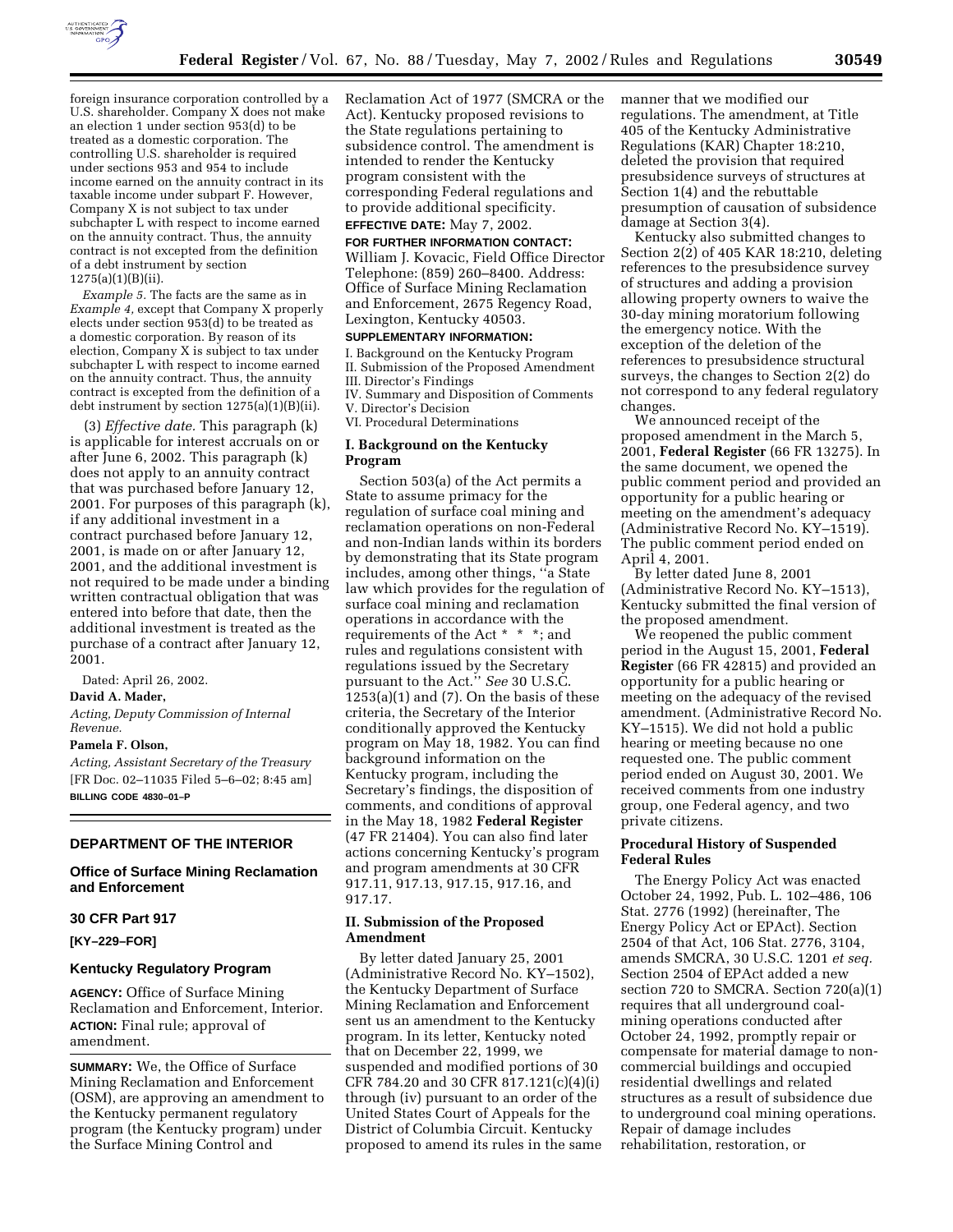replacement of the structures identified by section 720(a)(1), and compensation must be provided to the owners in the full amount of the diminution in value resulting from the subsidence. Section 720(a)(2) requires prompt replacement of certain identified water supplies, which have been adversely affected by underground coal mining operations. Under section 720(b), the Secretary of the Interior was required to promulgate final regulations to implement the provisions of section 720(a).

On September 24, 1993 (58 FR 50174), OSM published a proposed rule to amend the regulations applicable to underground coal mining and control of subsidence-caused damage to lands and structures through the adoption of a number of permitting requirements and performance standards. We adopted final regulations on March 31, 1995 (60 FR 16722).

The rules were challenged by the National Mining Association in the District Court for the District of Columbia and in the U.S. Court of Appeals for the District of Columbia Circuit. On April 27, 1999, the U.S. Court of Appeals issued a decision vacating certain portions of the regulatory provisions of the subsidence regulations. See *National Mining Association* v. *Babbitt,* 173 F.3d 906 (1999). We suspended those regulatory provisions that are inconsistent with the rationale provided in the U.S. Court of Appeals' decision. The following Federal provisions were suspended.

### *1. 30 CFR 817.121(c)(4)(i) through (iv)*

This regulation provided that if damage to any non-commercial building or occupied residential dwelling or structures related thereto occurred as a result of earth movement within an area determined by projecting a specific angle of draw from the outer-most boundary of any underground mine workings to the surface of the land, a rebuttable presumption would exist that the permittee caused the damage. The presumption typically would have applied to a 30-degree angle of draw. Once the presumption was triggered, the burden of going forward shifted to the mine operator to offer evidence that the damage was attributable to another cause. The purpose of this regulatory provision was to set out a procedure under which damage occurring within a specific area would be subject to a rebuttable presumption that subsidence from underground mining was the cause of any surface damage to noncommercial buildings or occupied residential dwellings and related structures.

The Court of Appeals vacated, in its entirety, this rule that established an angle of draw and that created a rebuttable presumption that damage to EPAct protected structures within an area defined by an ''angle of draw'' was in fact caused by the underground mining operation. 173 F.3d at 913.

In reviewing the regulation, the Court rejected the Secretary's contention that the angle of draw concept was reasonably based on technical and scientific assessments and that it logically connected the surface area that could be damaged from earth movement to the underground mining operation. The angle of draw provided the basis for establishing the surface area within which the rebuttable presumption would apply. The Secretary had explained that the rebuttable presumption merely shifted the burden of document production to the operator in evaluating whether the damage was actually caused by the underground mining operation within the surface area defined by the angle of draw. The Court nevertheless held that the angle of draw was irrationally broad and that the scientific facts presented did not support the logical inference that damage to the surface area would be caused by earth movement from underground mining within the area.

Based on the conclusion that there was no scientific or technical basis provided for establishing a rational connection between the angle of draw and surface area damage, the Court further concluded that the rebuttable presumption failed. In reviewing the rebuttable presumption requirement, the Court held ''an evidentiary presumption is 'only permissible if there is sound and rational connection between the proved and inferred facts, and when proof of one fact renders the existence of another fact so probable that it is sensible and timesaving to assume the truth of [the inferred] fact \* \* \* until the adversary disproves it.' '' That is to say, for the presumption to be permissible, the facts would have to demonstrate that the earth movement from the underground mining operation ''more likely than not'' caused the damage at the surface. See National Mining Association, 173 F.3d at 906– 910. In compliance with the Court of Appeals' decision of April 27, 1999, we suspended 30 CFR 817.121(c)(4)(i) through (iv).

Paragraph (v) within this section applies generally to the types of information that must be considered in determining the cause of damage to an EPAct protected structure and is not limited to or expanded by the area

defined by the angle of draw. Therefore, paragraph (v) remains in force.

#### *2. Section 784.20(a)(3)*

This regulatory provision required, unless the owner denied the applicant access for such purposes, a survey, which identified certain features. First, the survey had to identify the condition of all non-commercial buildings or occupied residential dwellings and related structures, which were within the area, encompassed by the applicable angle of draw and which might sustain material damage, or whose reasonably foreseeable use might be diminished, as a result of mine subsidence. Second, the survey had to identify the quantity and quality of all drinking, domestic, and residential water supplies within the proposed permit area and adjacent area that could be contaminated, diminished, or interrupted by subsidence. In addition, the applicant was required to notify the owner in writing that denial of access would remove the rebuttable presumption that subsidence from the operation caused any post mining damage to protected structures that occurred within the surface area that corresponded to the angle of draw for the operation. (See discussion of angle of draw above). This regulatory provision was challenged insofar as it required a specific structural condition survey of all EPAct protected structures. The Court of Appeals vacated the specific structural condition survey regulatory requirement in its decision on April 27, 1999. In reviewing the Secretary's requirement, the Court clearly upheld the Secretary's authority to require a pre-subsidence structural condition survey of all EPAct protected structures. The Court accepted the Secretary's explanation that this specific structural condition survey was necessary, among other requirements, in order to determine whether a subsidence control plan would be required for the mining operation. However, because of the Court's ruling on the ''angle of draw'' regulation discussed above, it vacated the requirement for a specific structural condition survey because it was tied directly to the area defined by the ''angle of draw.''

In compliance with the Court of Appeals'' decision, we suspended that portion of 30 CFR 784.20(a)(3) which required a specific structural condition survey of all EPAct protected structures. The remainder of this section continues in force to the extent that it applies to the EPAct protected water supplies survey and any technical assessments or engineering evaluations necessarily related thereto.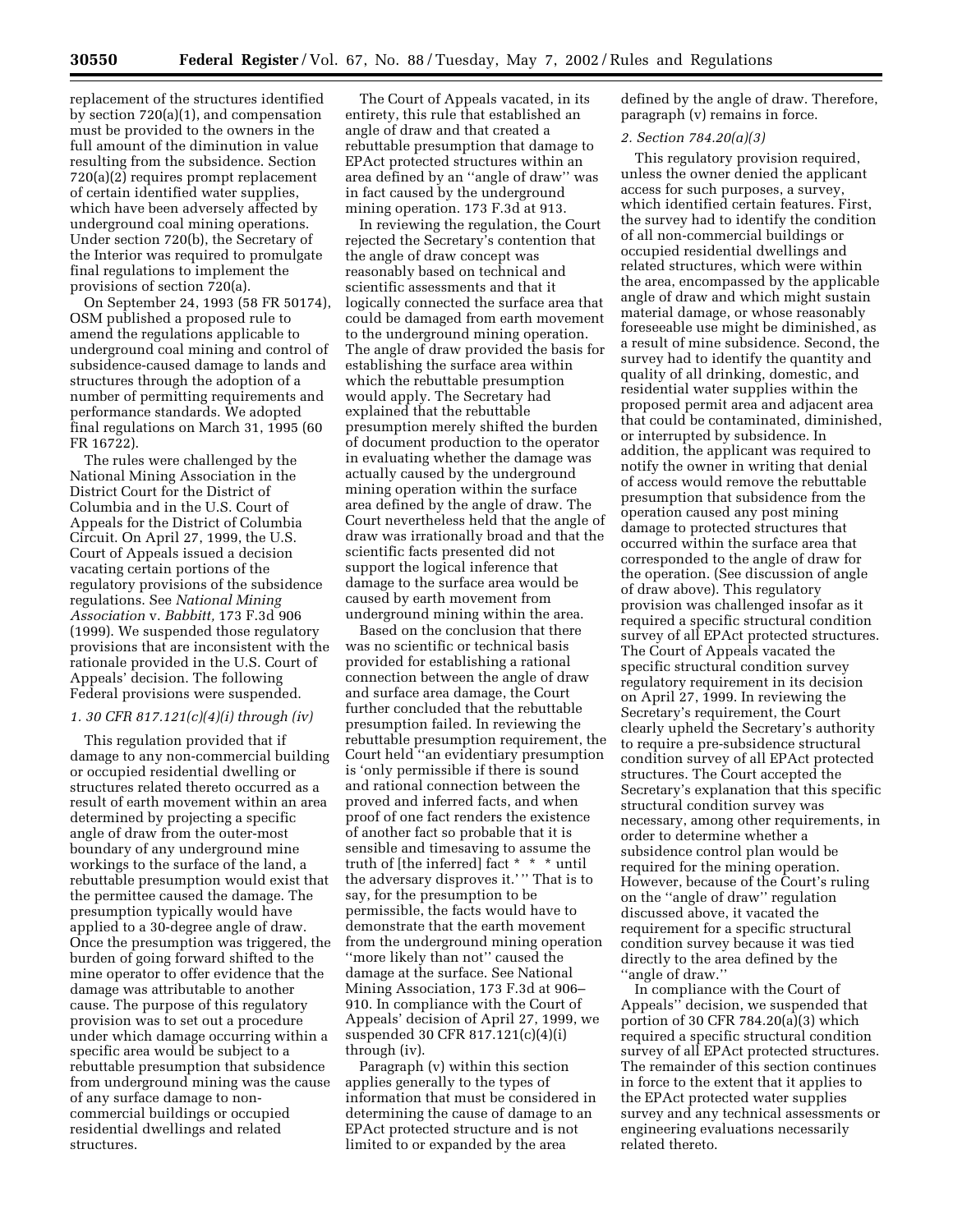### **III. Director's Findings**

Following are the findings we made concerning Kentucky's amendment under SMCRA and the Federal regulations at 30 CFR 732.15 and 732.17. As discussed below, we are approving the amendment.

# *Deletion of 405 KAR18:210 Section 1(4)(a)–(d)*

Section 1(4)(a) of 405 KAR 18:210 requires presubsidence surveys of the specific structural conditions of protected structures within the projected angle of draw. Section 1(4)(b) provides for filing of written objections to the survey by property owners. Section 1(4)(c) prohibits mining within 1,500 feet horizontally of a structure for which a survey is required, unless the permittee submits the survey or demonstrates that the property owner refused access to the site for purposes of conducting the survey. Section 1(4)(d) allows the permittee to request an alternative to the temporary 1,500-foot buffer zone, based upon the angle of draw.

Paragraph (a) of Section 1(4) is substantively identical to the suspended portion of the Federal regulations at 30 CFR 784.20(a)(3). Paragraphs (b), (c) and (d) of Section 1(4) have no direct Federal counterparts. However, they relate only to the presubsidence structural survey requirement of paragraph (a). Because these State regulations are either substantively identical to or related only to the suspended portion of the Federal regulations at 30 CFR 784.20(a)(3), we find that their deletion will not render the Kentucky program inconsistent with SMCRA or the Federal regulations. Therefore, the deletions are approved.

### *Deletion of 405 KAR 18:210 Section 3(4)*

Section 3(4) of 405 KAR 18:210 establishes a rebuttable presumption that damage to protected structures resulting from earth movement within the projected angle of draw was caused by the permittee. This provision is substantively identical to the suspended Federal regulations at 30 CFR  $817.121(c)(4)(i)$  through (iv). Therefore, we find that its deletion will not render the Kentucky program inconsistent with SMCRA or the Federal regulations. We are approving the deletion.

# *Revision of 405 KAR 18:210 Section 2(2)*

Kentucky also proposes to amend 405 KAR 18:210, Section 2(2), which requires notice to surface owners before mining beneath their property. Section 2(1) requires the permittee to notify, in writing, all residents and occupants of surface properties and structures within

the area above underground workings that mining will occur beneath their property or structures. The notification must be by mail, and must be sent to the owners or occupants at least 90 days prior to mining beneath the property or structures. Section 2(2) provides an exception to the minimum notification time in Section 2(1) if ''subsequent emergencies or other unforeseen conditions in underground mining necessitate mining beneath such property or residence sooner than ninety (90) days after such notice.'' If an emergency or other unforeseen condition exists, the State rule requires an additional written notice to the owner or resident that mining will occur. It also provides that ''in no case shall mining be conducted beneath the property or residence sooner than thirty (30) days after such additional notice is given.''

Kentucky proposes to amend Section 2(2) to allow the property owner to waive the 30-day moratorium on mining. The waiver must be expressly given, in writing, and ''shall be granted after the initial notice required under subsection (1) of this section has been given, and shall be separate from any other waiver, lease, deed, easement, agreement, or other conveyance of property or rights.'' Kentucky has stated that both the initial notice under Section 2(1) and subsequent notice under Sections 2(2) are not waivable. Rather, the property owner may waive only the 30-day mining moratorium that commences after the subsequent notice. (See April 11, 2001, Statement of Consideration, Administrative Record No. KY–1513).

The Federal regulations at 30 CFR 817.122 require underground mine operators to provide written notice by mail, at least 6 months prior to mining, to all owners and occupants of surface property and structures above underground workings. The regulatory authority may, however, approve a notice period of less than 6 months after considering whether the chosen notice period is sufficient to ''allow surface owners to take steps to protect their property.'' (48 FR 24638, 24647, June 1, 1983).

Because Kentucky does not propose to allow waiver of either the initial or subsequent, i.e., ''emergency'' notice, a property owner will have at least 30 days warning, if he wants it, of the impending underground mining. As such, the owner will have an opportunity, if he so desires, to take steps necessary to protect that property. Therefore, the allowance of a waiver, so long as it is expressly given in writing, does not frustrate the purpose of this

regulation, which is to provide a landowner with sufficient time to protect his property if he wishes to do so. For this reason, the proposed amendment does not render Section 2(2) inconsistent with the Federal regulations at 30 CFR 817.122, and it is therefore approved. However, for the reasons discussed below in our responses to the comments of the National Citizens' Coal Law Project, we are approving the waiver provision only to the extent that, where more than one entity owns the land or mineral resources, all such owners must sign express waivers of the 30-day period before the regulatory authority may grant the waiver.

### **IV. Summary and Disposition of Comments**

### *Public Comments*

We asked for public comments on the amendment. One public comment was received from National Citizen's Coal Law Project in a letter dated August 30, 2001 (Administrative Record No. KY– 1517). The commenter stated that the regulation, at 405 KAR 18:210, Section 2(2), is inconsistent with and less effective than the corresponding Federal counterpart requirement at 30 CFR 817.122 because it provides for a 30-day notice period prior to mining in some instances, whereas the federal regulation requires at least 6 months notice. Specifically, the commenter charged that ''Kentucky's regulatory approach has been eroding the timeframe set by Congress from six months to three months, to one month, and now proposes to eliminate entirely the waiting period.'' Therefore, the commenter stated that the amendment must be disapproved.

We disagree. First, we previously approved the 30-day emergency notice period in our original approval of the Kentucky program (47 FR at 21412, Finding 13.21, in which we approved 405 KAR 18:210E, Section 2). Second, Kentucky does not propose to eliminate the notice period entirely, as the commenter alleges, unless the property owner waives his right to use that period to take steps necessary to protect his property from mining. Therefore, as explained in the finding above, the purpose of the regulation is still served.

The commenter also objected to the allowance of a waiver of the 30-day notice period prior to mining. Specifically, the commenter stated the following: (1) Where the landowner who resides in the dwelling refuses to sign a waiver or lease but a non-resident cotenant signs such a lease and a waiver of the 30-day notice, this regulation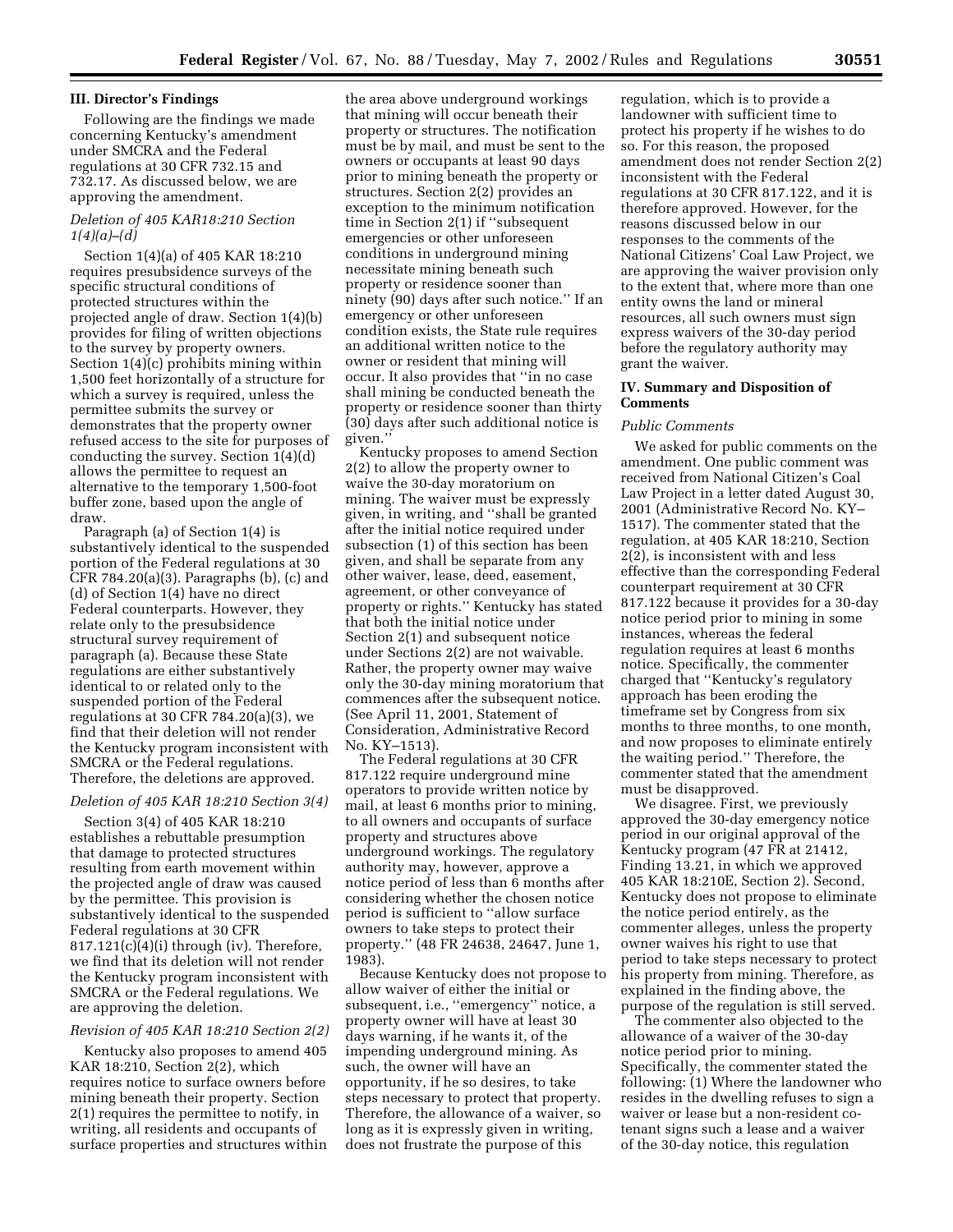could allow immediate undermining despite the objection of the surface owner; (2) The existence of past fraud in submission of waivers also demands that a time period be allowed to assure that undermining does not occur based on a fraudulent ''waiver'' of the 30-day period and; (3) Once undermined, the aggrieved party who opposed mining cannot be made ''whole.'' Their property and interests are irreparably altered. Allowing the waiver of any time frame based on an ''owner'' waiver, the commenter indicated, invites more mischief and more hardship for cotenants who are often subject to coal companies purchasing or leasing a minor fractional interest and then mining the property.

We agree that the commenter's concerns have some historical validity. Therefore, our approval of this waiver provision must not be construed to allow the outcomes feared by the commenter. In other words, as noted in the finding above, we are approving the waiver provision only to the extent that, where more than one entity owns the land or mineral resources, all such owners must sign express waivers of the 30-day period before the regulatory authority may grant the waiver. Moreover, we believe that safeguards in the proposal itself may assuage the commenter's concern about fraudulent waivers. For example, the regulation provides that the waiver may be granted only after the permittee has made the initial notice as required, and the waiver must be separate from any other waiver, lease, deed, easement, agreement, or other conveyance of property or rights. These restrictions will help insure that the owner is aware, at the time he grants the waiver, of the current circumstances and the notice to which he is entitled. Moreover, because the regulatory authority will receive copies of the waivers, it can verify the names of the waiving property owners by checking them against the names of surface and mineral owners provided in the permit application. While these safeguards do not guarantee that a fraudulent waiver will never be accepted, such a guarantee simply does not exist. Indeed, regulatory authorities must rely to some degree upon the veracity of the permittee in other instances, such as the acceptance of information provided in a permit application itself. Finally, we note again that the permittee must give the initial 90-day notice and an additional notice as required when it wishes to undermine a property sooner than 90 days after the initial notice. The owner cannot waive the permittee's obligation to provide these notices.

# *Federal Agency Comments*

Under 30 CFR 732.17(h)(11)(i) and section 503(b) of SMCRA, we requested comments on the amendment from various Federal agencies with an actual or potential interest in the Kentucky program (Administrative Record No. KY–1515). The U.S. Department of Labor, Mine Safety and Health Administration (MSHA) responded in a letter dated August 27, 2001 (Administrative Record No. KY–1516). The commenter indicated that the proposed changes should have no foreseeable impact concerning MSHA.

# *Environmental Protection Agency (EPA) Concurrence and Comments*

Under 30 CFR 732.17(h)(11)(i) and (ii), we are required to get a written concurrence from EPA for those provisions of the program amendment that relate to air or water quality standards issued under the authority of the Clean Water Act (33 U.S.C. 1251 *et seq.*) or the Clean Air Act (42 U.S.C. 7401 *et seq.*). This amendment does not pertain to air or water quality standards. Therefore, we did not ask the EPA for concurrence.

Under 30 CFR 732.17(h)(11)(i), we requested comments on the amendment from EPA (Administrative Record No. KY–1515). EPA did not respond to our request.

# *State Historic Preservation Officer (SHPO) and the Advisory Council on Historic Preservation (ACHP)*

Under 30 CFR 732.17(h)(4), we are required to request comments from the SHPO and ACHP on amendments that may have an effect on historic properties. On August 22, 2001, we requested comments on Kentucky's amendment (Administrative Record No. KY–1515), but neither entity responded to our request.

### **V. Director's Decision**

Based on the above findings, we approve the Kentucky amendment, as revised on June 8, 2001.

To implement this decision we are amending the Federal regulations at 30 CFR part 917, which codifies decisions concerning the Kentucky program. We find that good cause exists under 5 U.S.C. 553(d)(3) to make this final rule effective immediately. Section 503 of SMCRA requires that the State's program demonstrate that the State has the capability of carrying out the provisions of the Act and meeting its purposes. Making this regulation effective immediately will expedite that process. SMCRA requires consistency of State and Federal standards.

### **VI. Procedural Determinations**

# *Executive Order 12630—Takings*

This rule does not have takings implications. This determination is based on the analysis performed for the counterpart Federal regulation.

# *Executive Order 12866—Regulatory Planning and Review*

This rule is exempted from review by the Office of Management and Budget under Executive Order Order 12866.

# *Executive Order 12988—Civil Justice Reform*

The Department of the Interior has conducted the reviews required by section 3 of Executive Order 12988 and has determined that this rule meets the applicable standards of subsections (a) and (b) of that section. However, these standards are not applicable to the actual language of State regulatory programs and program amendments because each program is drafted and promulgated by a specific State, not by OSM. Under sections 503 and 505 of SMCRA (30 U.S.C. 1253 and 1255) and the Federal regulations at 30 CFR 730.11, 732.15, and 732.17(h)(10), decisions on proposed State regulatory programs and program amendments submitted by the States must be based solely on a determination of whether the submittal is consistent with SMCRA and its implementing Federal regulations and whether the other requirements of 30 CFR parts 730, 731, and 732 have been met.

### *Executive Order 13132—Federalism*

This rule does not have Federalism implications. SMCRA delineates the roles of the Federal and State governments with regard to the regulation of surface coal mining and reclamation operations. One of the purposes of SMCRA is to ''establish a nationwide program to protect society and the environment from the adverse effects of surface coal mining operations.'' Section 503(a)(1) of SMCRA requires that State laws regulating surface coal mining and reclamation operations be ''in accordance with'' the requirements of SMCRA, and section 503(a)(7) requires that State programs contain rules and regulations ''consistent with'' regulations issued by the Secretary pursuant to SMCRA.

# *Executive Order 13211—Regulations That Significantly Affect the Supply, Distribution, or Use of Energy*

On May 18, 2001, the President issued Executive Order 13211 which requires agencies to prepare a Statement of